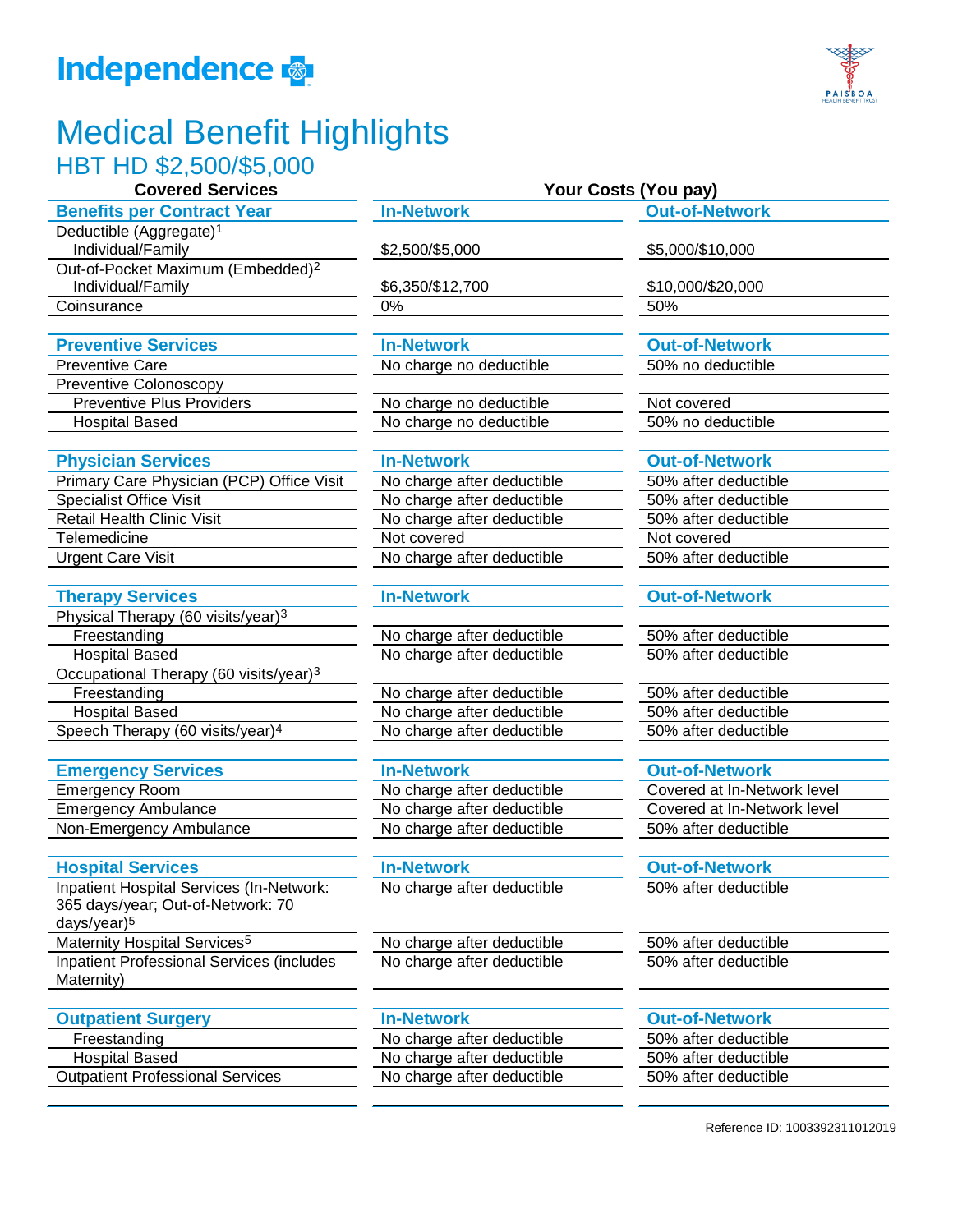



| <b>Outpatient Diagnostics</b>                         | <b>In-Network</b>          | <b>Out-of-Network</b> |
|-------------------------------------------------------|----------------------------|-----------------------|
| Diagnostic Medical (EKG)                              | No charge after deductible | 50% after deductible  |
| Routine Radiology (X-Ray)                             |                            |                       |
| Freestanding                                          | No charge after deductible | 50% after deductible  |
| <b>Hospital Based</b>                                 | No charge after deductible | 50% after deductible  |
| Advanced Imaging (MRI/MRA, CT/CTA                     |                            |                       |
| Scan, PET Scan)                                       |                            |                       |
| Freestanding                                          | No charge after deductible | 50% after deductible  |
| <b>Hospital Based</b>                                 | No charge after deductible | 50% after deductible  |
|                                                       |                            |                       |
| <b>Outpatient Lab and Pathology</b>                   | <b>In-Network</b>          | <b>Out-of-Network</b> |
| Freestanding                                          | No charge after deductible | 50% after deductible  |
| <b>Hospital Based</b>                                 | No charge after deductible | 50% after deductible  |
|                                                       |                            |                       |
| <b>Other Medical Services</b>                         | <b>In-Network</b>          | <b>Out-of-Network</b> |
| Spinal Manipulations (20 visits/year) <sup>4</sup>    | No charge after deductible | 50% after deductible  |
| <b>Standard Injectables</b>                           | No charge after deductible | 50% after deductible  |
| Allergy Injections                                    | No charge after deductible | 50% after deductible  |
| <b>Biotech/Specialty Injectables</b>                  | No charge after deductible | 50% after deductible  |
| Chemotherapy                                          | No charge after deductible | 50% after deductible  |
| <b>Dialysis</b>                                       | No charge after deductible | 50% after deductible  |
| Skilled Nursing Facility (120 days/year) <sup>4</sup> | No charge after deductible | 50% after deductible  |
| Home Health                                           | No charge after deductible | 50% after deductible  |
| Hospice                                               | No charge after deductible | 50% after deductible  |
| Durable Medical Equipment (DME)                       | No charge after deductible | 50% after deductible  |
| Mental Health - Outpatient (includes                  | No charge after deductible | 50% after deductible  |
| serious mental illness and substance                  |                            |                       |
| abuse)                                                |                            |                       |
| Mental Health - Inpatient (includes serious           | No charge after deductible | 50% after deductible  |
| mental illness and substance abuse) <sup>5</sup>      |                            |                       |

<sup>1</sup> Aggregate deductible: For family coverage, the entire family deductible must be met before copayments or coinsurance are applied for an individual member.

<sup>2</sup> Embedded out-of-pocket maximum: Each covered family member only needs to satisfy his or her individual out-of-pocket maximum, not the entire family out-of-pocket maximum.

3 Cognitive Therapy, Occupational Therapy and Physical Therapy combined visit limit in and out-of-network.

4 Combined in and out of network.

5 Inpatient hospital out of network day limit combined for all inpatient medical, maternity, mental health, serious mental illness, and substance abuse services.

The Personal Choice® Preferred Provider Organization (PPO) gives you freedom of choice by allowing you to select your own doctors and hospitals. You maximize your coverage by accessing care through Personal Choice's network of hospitals, doctors, and specialists, or by accessing care through preferred providers who participate in the BlueCard® PPO program. If you access care from a provider who does not participate in our network, you will have higher out-of-pocket costs and may have to submit your claim for reimbursement.